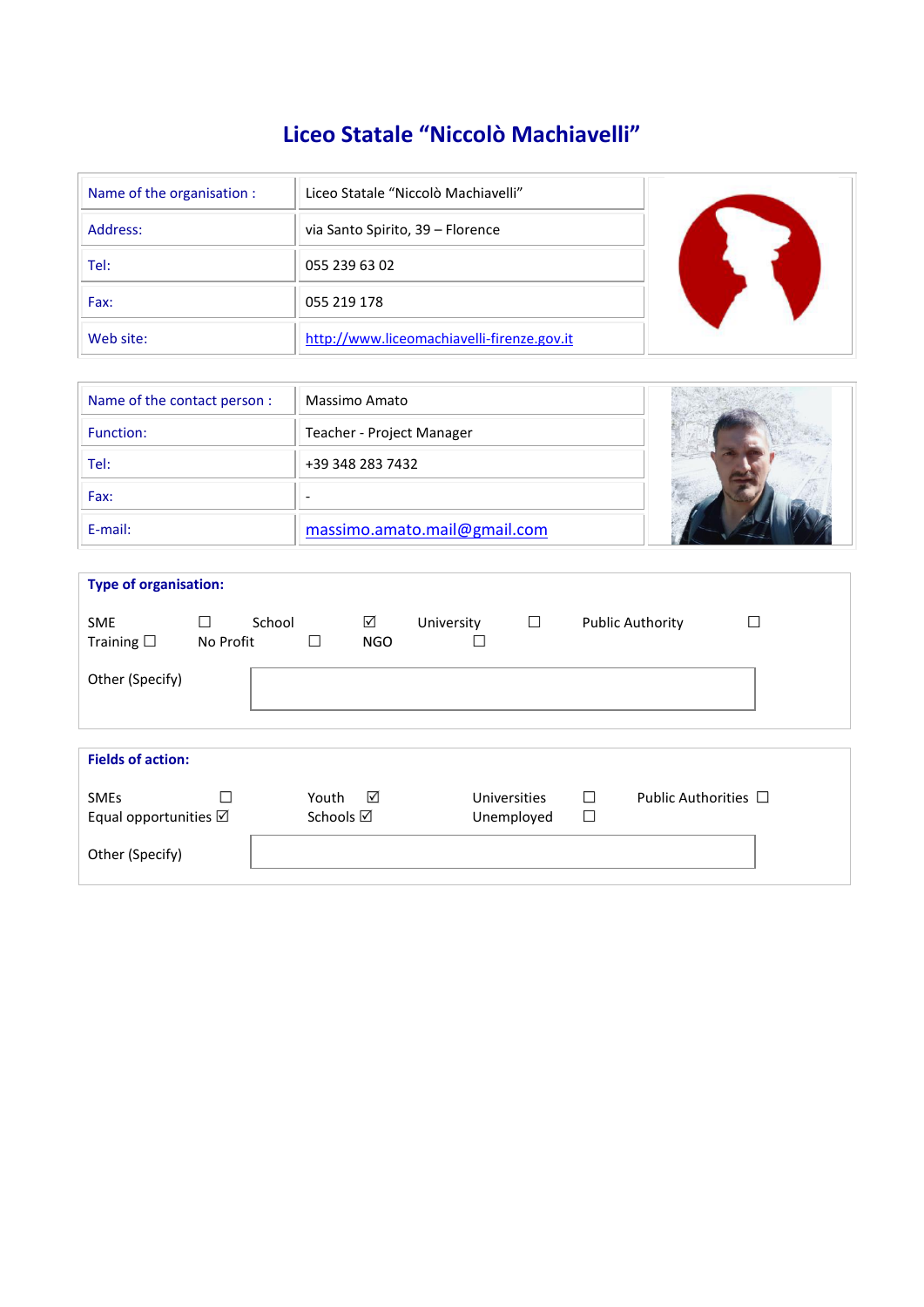## **Description of the organisation**

The Lyceum High School serves 1,600 students with many coming from abroad, who are bilingual and/or have double citizenship. The school emphasizes a strong international perspective and the research and adaption of new educational methodologies. Machiavelli constantly invests in the professional development of its teachers especially in the field of languages and teaching practices suited for a multicultural and inclusive environment.

Lyceum "Machiavelli" provides a wide range of possibilities via a 5-year long curriculum channeled down four different paths of study:

- Classical Lyceum
- Human Sciences Lyceum
- Social Economics Lyceum (LES)

- Scientific-Foreign Languages International Lyceum.

The first three lyceums follow more traditional paths of study, as prescribed by the Italian Ministry of Education, whereas the International Lyceum abides by a different set of rules based upon an agreement between the Educational Ministries of France and Italy. Consequently, International Lyceum students can obtain double, Italian and French, High School Diplomas.

This Scientific-Foreign Languages International Lyceum is organized into two years of study, common to all students, followed by three years of either Foreign Languages or Scientific Subjects, as chosen by the student. During the 5-year long program, students study English and French. Many courses are team taught by one teacher whose mother tongue is Italian and another one whose mother tongue is French or English.

Listed here are other important aspects of Lyceum "Machiavelli":

- The Italian Ministry of Education has designated Lyceum "Machiavelli" as a leading school for the teaching of the English language and for the training of educators to teach it effectively via E-CLIL methodology: "E-English, for an interactive and multimedia teaching".
- Maintains active hosting exchanges with high schools in Denmark, Finland, Germany and Spain.
- Maintains Comenius Partnerships (transnational cooperation between schools) with three French high schools.
- Provides Chinese courses via an agreement with the Chinese "Confucius Institute" in Pisa, and every year, in September, a group of students visits a Chinese university campus for two weeks.
- Has received funding by the European Commission for three Erasmus+ Projects promoting learning abroad, developing best teaching practices, and developing educational alliances.
- Has been awarded PON (Programma Operativo Nazionale) funding for the improvement of technologies, knowledge and multicultural skills.
- Prepares its students for all European transnational exams: PET, FCE, CAE, DELF, DELE, DAF.
- Collaborates with the historical famous Laurentian Library in Florence to provide internationally oriented educational events to its students and/or external audience.

Lyceum "Machiavelli" offers its students a training course that aims to acquire an effective awareness of mature, autonomous and responsible citizenship. To achieve this goal, therefore, the alliance between school, families and students is fundamental.

The Institute also believes it is necessary to make students aware of the fact that the process of training the person passes through mutual respect and consequently underlines the need to identify certain and shared behavioral rules.

Therefore, in order to ensure the realization of school education and training purposes, the School Institution assurances and promotes the full respect of the students at all times of school life, ensures a qualified and pluralistic cultural formation, an adequate information on decisions and standards governing school life, provides a transparent assessment, promotes concrete initiatives for the recovery of situations of delay and disadvantage of the students.